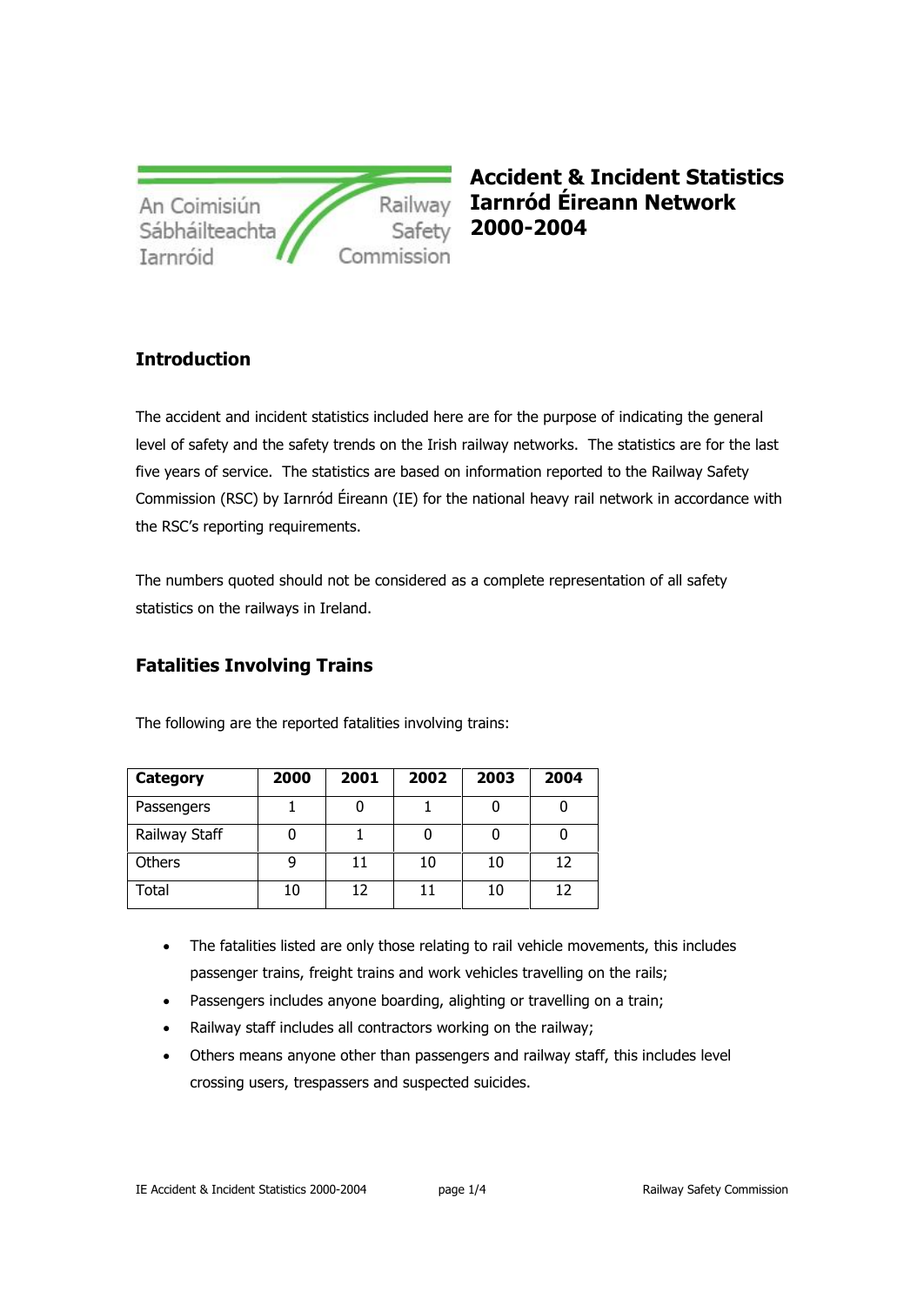## **Incidents Involving Trains**

| Category                                       | 2000          | 2001          | 2002 | 2003 | 2004     |
|------------------------------------------------|---------------|---------------|------|------|----------|
| <b>Collision Between Trains</b>                | 0             |               | 0    | O    | 0        |
| Derailment                                     |               |               |      | 4    | $\Omega$ |
| Collision with buffer-stop                     | 0             | 2             |      | O    | $\Omega$ |
| Collision with Obstacle                        | 4             | 2             | 4    | 5    |          |
| Collision with motor vehicle at Level Crossing | 3             | $\mathcal{P}$ | 4    | 0    | C.       |
| Manned Level Crossing Gate Strike              | 5             | 4             | 3    | 2    | 3        |
| Fire                                           | 6             | 7             | 12   | 8    | q        |
| Door opened in motion                          | $\mathcal{P}$ | $\Omega$      | 4    | 3    | $\Omega$ |

- The incidents listed are only those involving passenger trains and freight trains on running lines, this excludes incidents in sidings and storage yards;
- Collision with obstacle includes motor vehicles not at level crossings but exclude animals struck by trains;
- Manned level crossings are level crossings worked by railway staff.

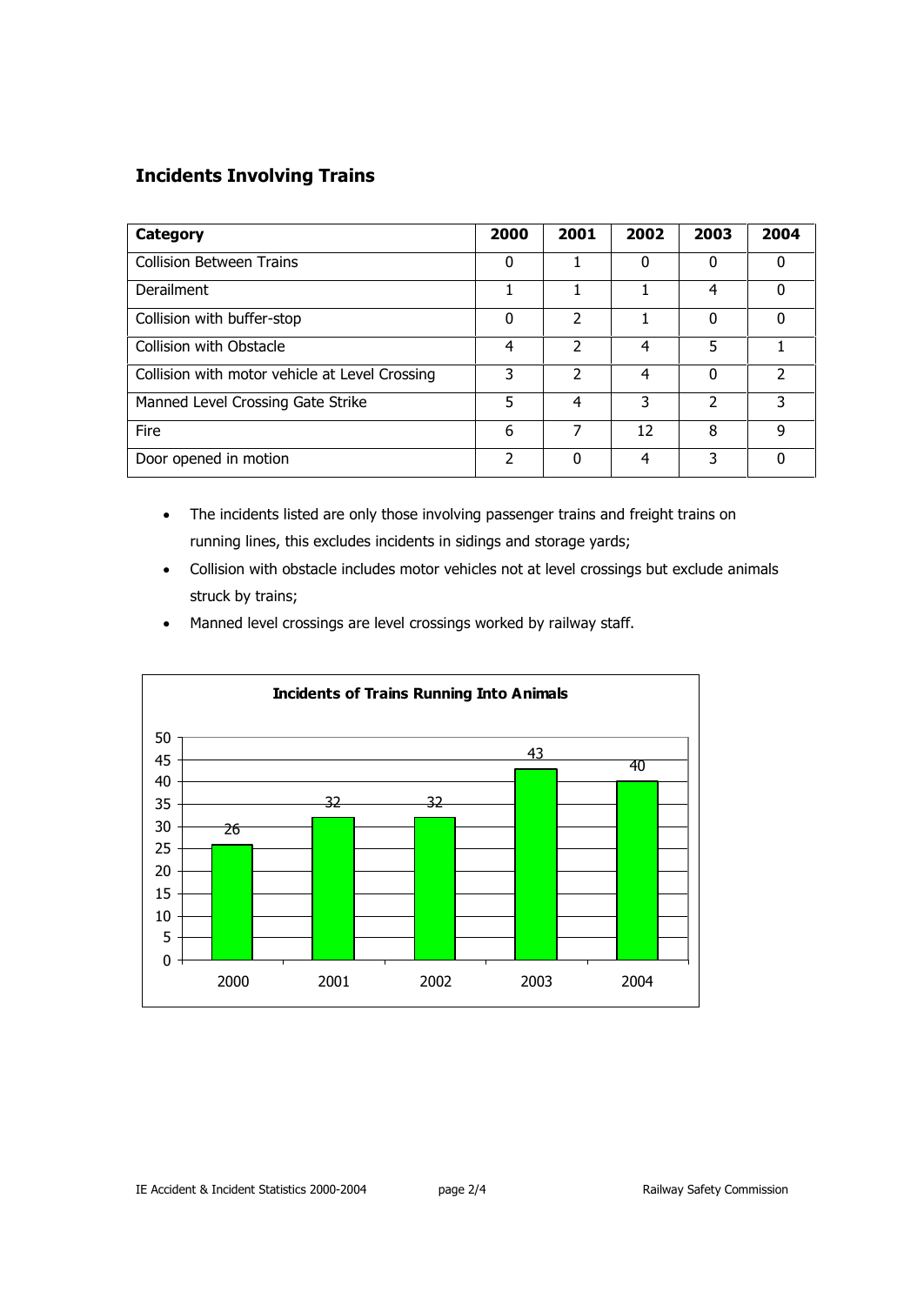

- Signals passed at danger (SPADs) are railway stop signals passed by trains;
- The rising trend in reports of signals passed at danger may, in part, be due to improved automatic detection of SPADs.

## **Incidents Involving Railway Infrastructure**



• Broken rails only include fractures from head to foot of rail on passenger lines only.